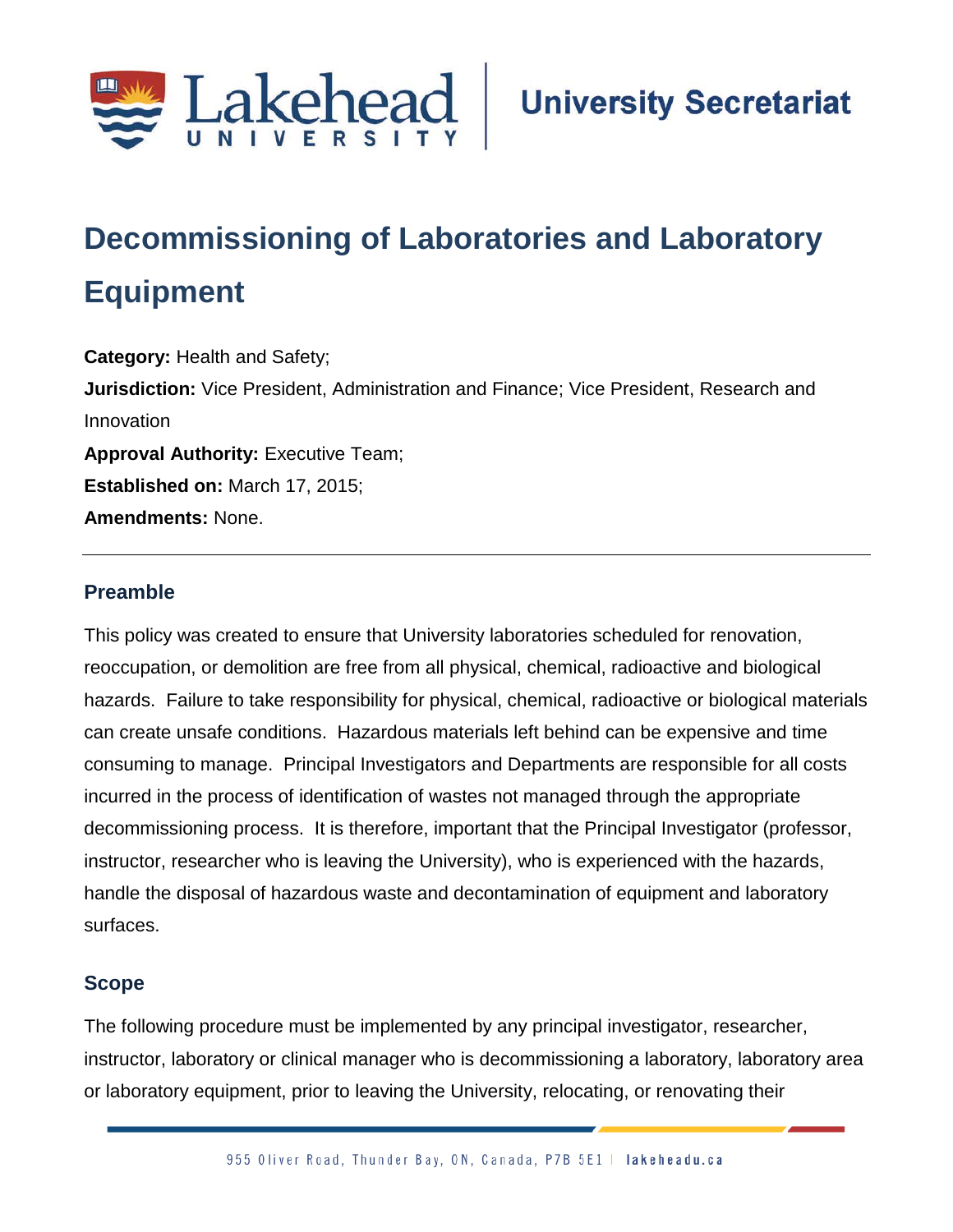laboratory. This also applies to Department Chairs, or designate in the event of death, disability or termination of the previously mentioned personnel under their responsibility.

# **Definitions**

*(PI) Principal Investigator* Primary Researcher, grant holder.

# **Applicable Legislation:**

Occupational Health and Safety Act, Sections 25(2)h, 26(1)c, 27(2), 28(1). Occupational Health and Safety Act, Regulation 851, R.R.O, 1990, Industrial Establishment Occupational Health and Safety Act, Regulation 860, R.R.O. 1990, WHMIS Ontario Reg. 833 R.R. O. 1990, Control of Exposure to Biological and Chemical Agents Ontario Reg. 835-846, R.R.O. 1990, for Designated Substances Human Pathogens and Toxins Act (S.C. 2009, c. 24)

# **Policy**

# **Responsibilities**

## **Principal Investigator (PI)**

- 1. Upon notice of retirement, resignation or other termination of employment the Principal Investigator (PI) must provide a plan for decommissioning, in writing to the Health and Safety Office and their Department Chair. NOTE: more than 60 days are required for disposal of radioactive wastes.
- 2. The PI is responsible for cleaning and decommissioning laboratories and workplaces that they vacate, so that they are left in a safe manner and are free from hazards.
- 3. The PI is responsible for the costs associated with the decontamination of equipment and facilities. Exceptions may be made by the Department Chair.
- 4. Workplaces shall not be turned over to new occupants for use, or to contractors for renovation or demolition until they have been inspected and approved by the Department Chair, Administrative Head, or designate and Health and Safety.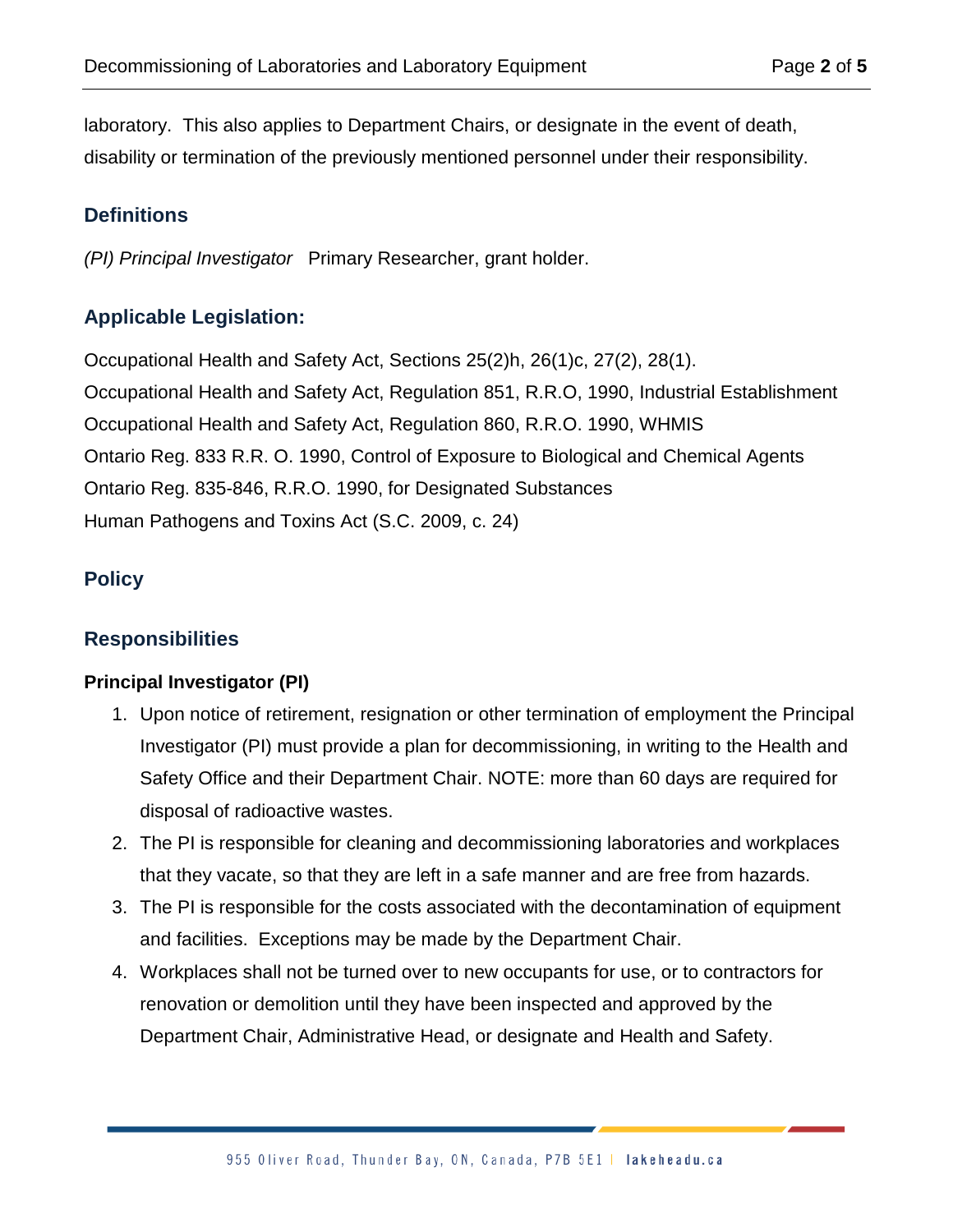- 5. Reallocation of equipment purchased by the University/Faculty or from the granting agencies resides with the Office of the Dean in consultation with PI, Department Head and Office of Research.
- 6. The Health and Safety Office may be contacted for advice regarding decontamination of surfaces and the disposal of hazardous and non-hazardous waste.
- 7. Refer to the Health Canada Laboratory Biosafety Guidelines regarding the decontamination and disposal procedures for any biological materials. Additional questions and concerns can be forwarded to the Health and Safety Office.
- 8. Microbiological cultures are to be decontaminated prior to disposal. Cultures preserved in liquid or solid media are to be autoclaved according to standard decontamination procedures.
- 9. The Biosafety Officer must be contacted prior to disposal or transfer of any biological materials that were imported under an importation permit. The material must be disposed of or transferred in accordance with the permit conditions.
- 10.If cultures are to be saved and used in new areas or in new projects, a successful application must be made to the Lakehead University Biosafety Committee prior to their relocation.
- 11.The Health and Safety Office will be notified prior to the transfer of any hazardous materials to other areas or facilities. Any chemicals or biological materials that are not being transferred must be properly disposed/transferred.

## **Human Resources**

- 1. Human resources officers will notify Health and Safety of any upcoming departures of PIs, promptly after notice is given.
- 2. When notified of a departure, the Biosafety Officer/Health and Safety Officer will contact the PI to determine whether assistance is required to safely decommission the laboratory.
- 3. Biosafety Officer/Health and Safety Officer will review PI's written decommission plan to ensure PI responsibilities and all regulatory obligations are met.
- 4. Biosafety Officer/Health and Safety Officer and a representative of the Joint Health and Safety Committee will inspect the lab prior to decommissioning.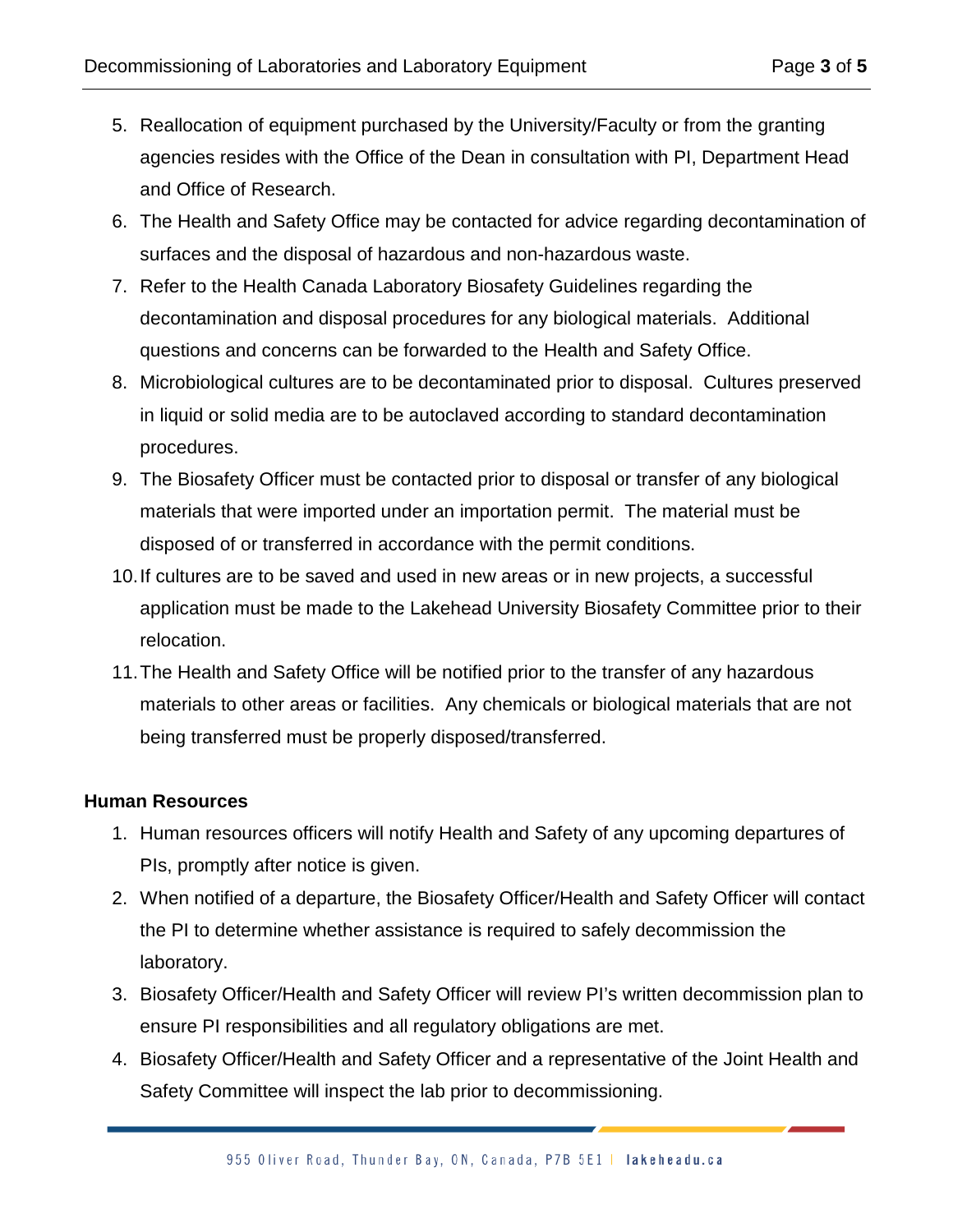5. Biosafety Officer/Health and Safety Officer will inspect the lab after decommissioning to ensure the space has been properly decommissioned.

# **Guidelines**

Laboratories must not be vacated without being left clean, tidy and free from hazards. Items in the workplace may require decontamination prior to removal or disposal. The following recommendations are appropriate for *due diligence*:

- All chemical containers must be properly labeled, stored and sealed.
- Any hazardous materials, including chemicals or biological materials, which are being disposed of must have a completed waste inventory request filed with the Health and Safety Office and are appropriately labeled.
- Laboratory glassware must be empty and cleaned.
- Refrigerators, autoclaves, ovens, freezers, incubators, fume hoods and storage cabinets must be cleaned and decontaminated.
- Lab bench tops, fume hood work surfaces and any other laboratory surfaces must be washed and free of hazardous contamination (i.e. storage cabinets, floors, sinks, telephones, door handles etc.).
- All hazardous materials and non-hazardous materials must be removed from shared spaces and disposed/relocated with the other laboratory goods.
- Any equipment that will be removed/repaired/disposed must be decommissioned prior to travel and the Equipment Decommissioning Tag (available on the Health and Safety Website) must be completely filled out and visible. A work order (Physical Plant) must be placed for disposal.
- All hazard signs associated with hazardous equipment must be removed when the equipment is moved.
- All refrigerators and freezers are to be emptied prior to being moved, unless express permission has been obtained from the Department Head.
- Compressed gas cylinders must be returned to the supplier.
- Unused hazardous consumer products should be disposed as hazardous waste (i.e. cleaning solvents, paints, thinners, oils, pesticides etc.).
- All keys and identification cards must be returned to the Department.